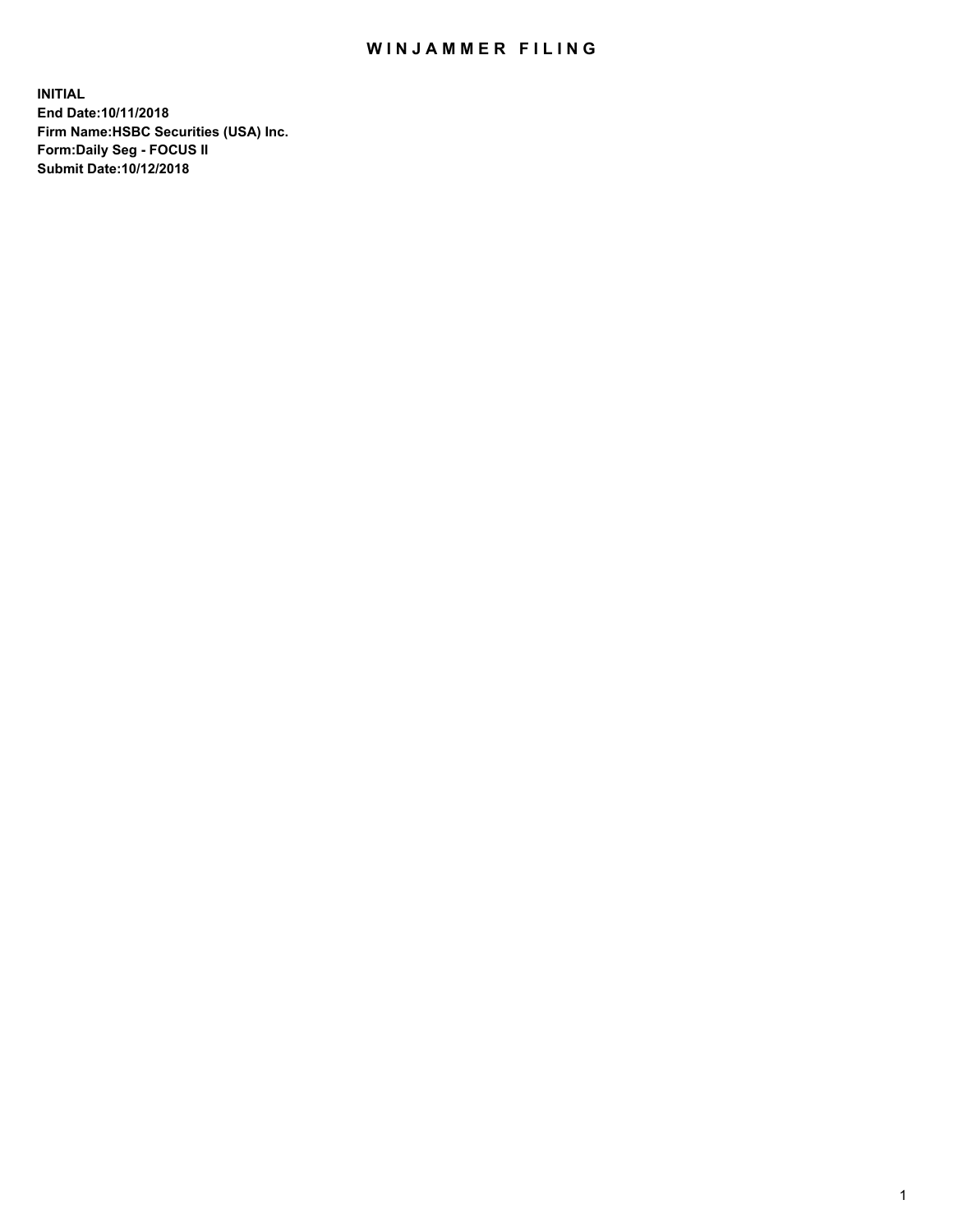**INITIAL End Date:10/11/2018 Firm Name:HSBC Securities (USA) Inc. Form:Daily Seg - FOCUS II Submit Date:10/12/2018 Daily Segregation - Cover Page**

| Name of Company                                                                                                                                                                                                                                                                                                                | <b>HSBC Securities (USA) Inc.</b>                                          |
|--------------------------------------------------------------------------------------------------------------------------------------------------------------------------------------------------------------------------------------------------------------------------------------------------------------------------------|----------------------------------------------------------------------------|
| <b>Contact Name</b>                                                                                                                                                                                                                                                                                                            | <b>Michael Vacca</b>                                                       |
| <b>Contact Phone Number</b>                                                                                                                                                                                                                                                                                                    | 212-525-7951                                                               |
| <b>Contact Email Address</b>                                                                                                                                                                                                                                                                                                   | michael.vacca@us.hsbc.com                                                  |
| FCM's Customer Segregated Funds Residual Interest Target (choose one):<br>a. Minimum dollar amount: : or<br>b. Minimum percentage of customer segregated funds required:% ; or<br>c. Dollar amount range between: and; or<br>d. Percentage range of customer segregated funds required between:% and%.                         | 109,000,000<br>$\overline{\mathbf{0}}$<br>0 <sub>0</sub><br>0 <sub>0</sub> |
| FCM's Customer Secured Amount Funds Residual Interest Target (choose one):<br>a. Minimum dollar amount: ; or<br>b. Minimum percentage of customer secured funds required:%; or<br>c. Dollar amount range between: and; or<br>d. Percentage range of customer secured funds required between:% and%.                            | 25,000,000<br><u>0</u><br>0 <sub>0</sub><br>00                             |
| FCM's Cleared Swaps Customer Collateral Residual Interest Target (choose one):<br>a. Minimum dollar amount: ; or<br>b. Minimum percentage of cleared swaps customer collateral required:% ; or<br>c. Dollar amount range between: and; or<br>d. Percentage range of cleared swaps customer collateral required between:% and%. | 100,000,000<br><u>0</u><br>00<br>0 <sub>0</sub>                            |

Attach supporting documents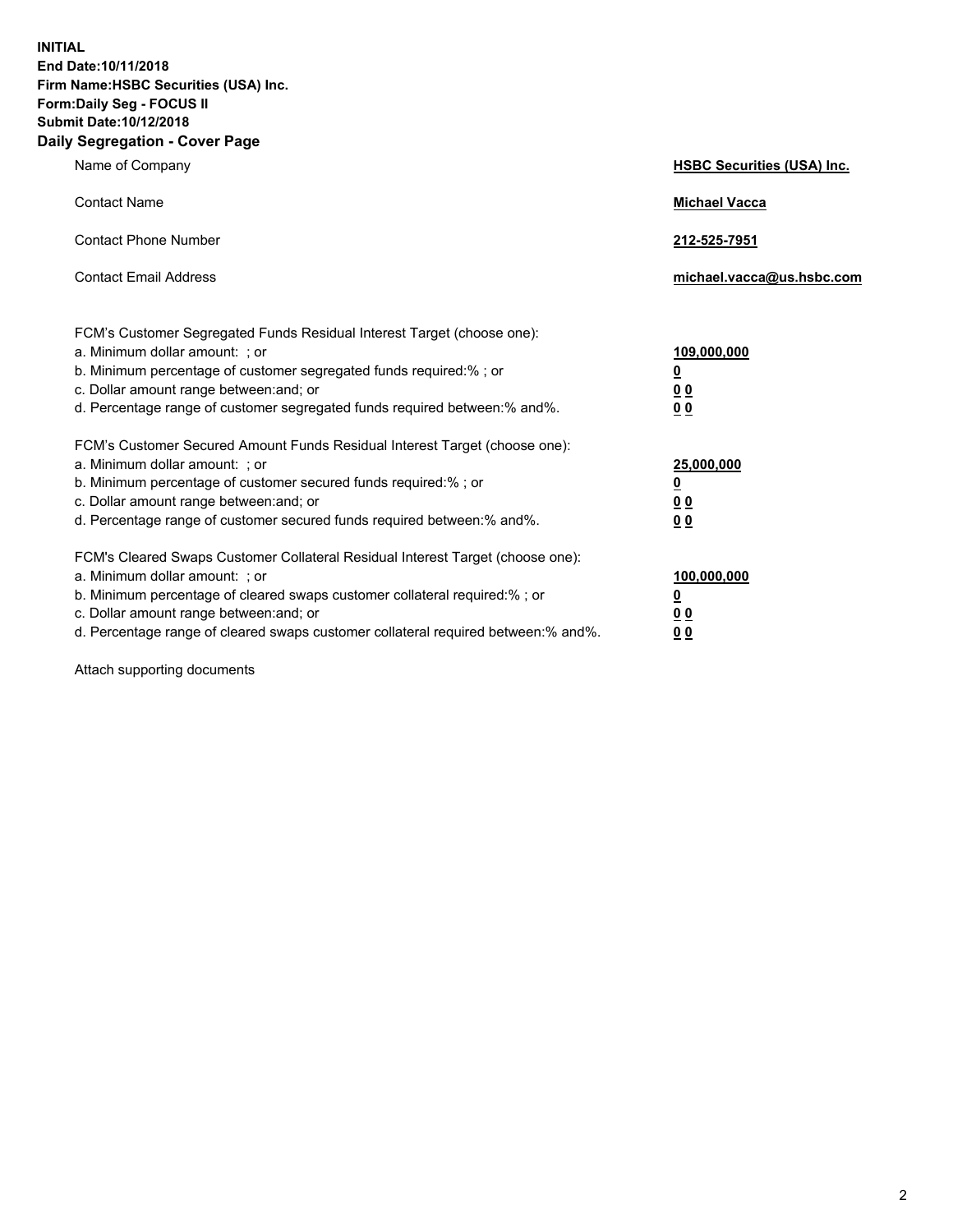**INITIAL End Date:10/11/2018 Firm Name:HSBC Securities (USA) Inc. Form:Daily Seg - FOCUS II Submit Date:10/12/2018 Daily Segregation - Secured Amounts** Foreign Futures and Foreign Options Secured Amounts Amount required to be set aside pursuant to law, rule or regulation of a foreign government or a rule of a self-regulatory organization authorized thereunder **0** [7305] 1. Net ledger balance - Foreign Futures and Foreign Option Trading - All Customers A. Cash **88,828,673** [7315] B. Securities (at market) **85,491,104** [7317] 2. Net unrealized profit (loss) in open futures contracts traded on a foreign board of trade **21,594,282** [7325] 3. Exchange traded options a. Market value of open option contracts purchased on a foreign board of trade **0** [7335] b. Market value of open contracts granted (sold) on a foreign board of trade **0** [7337] 4. Net equity (deficit) (add lines 1. 2. and 3.) **195,914,059** [7345] 5. Account liquidating to a deficit and account with a debit balances - gross amount **2,856,523** [7351] Less: amount offset by customer owned securities **-2,853,338** [7352] **3,185** [7354] 6. Amount required to be set aside as the secured amount - Net Liquidating Equity Method (add lines 4 and 5) **195,917,244** [7355] 7. Greater of amount required to be set aside pursuant to foreign jurisdiction (above) or line 6. **195,917,244** [7360] FUNDS DEPOSITED IN SEPARATE REGULATION 30.7 ACCOUNTS 1. Cash in banks A. Banks located in the United States **60,656,858** [7500] B. Other banks qualified under Regulation 30.7 **0** [7520] **60,656,858** [7530] 2. Securities A. In safekeeping with banks located in the United States **50,827,644** [7540] B. In safekeeping with other banks qualified under Regulation 30.7 **0** [7560] **50,827,644** [7570] 3. Equities with registered futures commission merchants A. Cash **0** [7580] B. Securities **0** [7590] C. Unrealized gain (loss) on open futures contracts **0** [7600] D. Value of long option contracts **0** [7610] E. Value of short option contracts **0** [7615] **0** [7620] 4. Amounts held by clearing organizations of foreign boards of trade A. Cash **0** [7640] B. Securities **0** [7650] C. Amount due to (from) clearing organization - daily variation **0** [7660] D. Value of long option contracts **0** [7670] E. Value of short option contracts **0** [7675] **0** [7680] 5. Amounts held by members of foreign boards of trade A. Cash **63,252,025** [7700] B. Securities **34,663,459** [7710] C. Unrealized gain (loss) on open futures contracts **21,594,282** [7720] D. Value of long option contracts **0** [7730] E. Value of short option contracts **0** [7735] **119,509,766** [7740] 6. Amounts with other depositories designated by a foreign board of trade **0** [7760] 7. Segregated funds on hand **0** [7765] 8. Total funds in separate section 30.7 accounts **230,994,268** [7770] 9. Excess (deficiency) Set Aside for Secured Amount (subtract line 7 Secured Statement Page 1 from Line 8) **35,077,024** [7380] 10. Management Target Amount for Excess funds in separate section 30.7 accounts **25,000,000** [7780]

11. Excess (deficiency) funds in separate 30.7 accounts over (under) Management Target **10,077,024** [7785]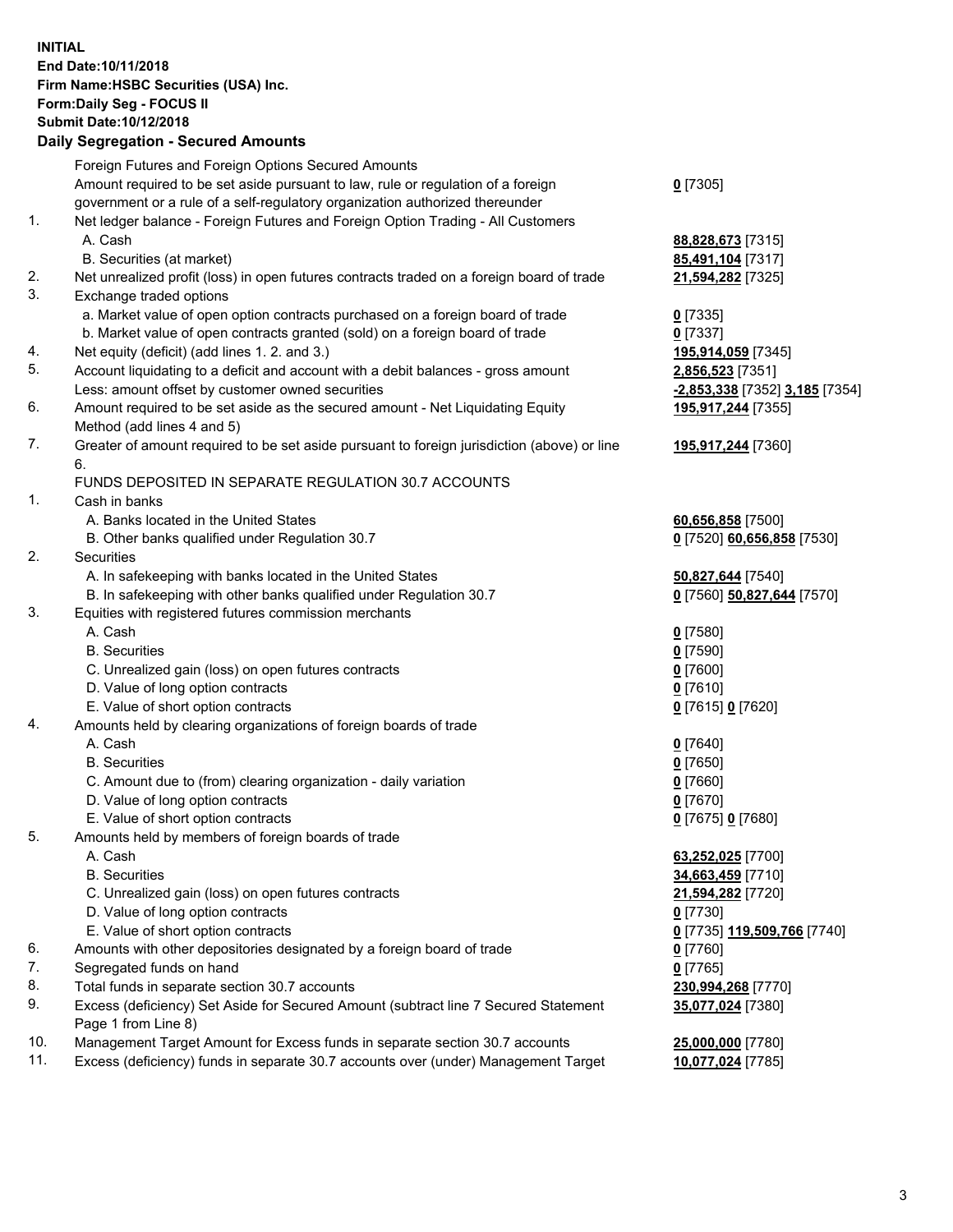**INITIAL End Date:10/11/2018 Firm Name:HSBC Securities (USA) Inc. Form:Daily Seg - FOCUS II Submit Date:10/12/2018 Daily Segregation - Segregation Statement** SEGREGATION REQUIREMENTS(Section 4d(2) of the CEAct) 1. Net ledger balance A. Cash **426,851,189** [7010] B. Securities (at market) **1,709,833,553** [7020] 2. Net unrealized profit (loss) in open futures contracts traded on a contract market **-76,632,280** [7030] 3. Exchange traded options A. Add market value of open option contracts purchased on a contract market **505,252,764** [7032] B. Deduct market value of open option contracts granted (sold) on a contract market **-342,302,429** [7033] 4. Net equity (deficit) (add lines 1, 2 and 3) **2,223,002,797** [7040] 5. Accounts liquidating to a deficit and accounts with debit balances - gross amount **84,751,402** [7045] Less: amount offset by customer securities **-84,751,402** [7047] **0** [7050] 6. Amount required to be segregated (add lines 4 and 5) **2,223,002,797** [7060] FUNDS IN SEGREGATED ACCOUNTS 7. Deposited in segregated funds bank accounts A. Cash **106,099,606** [7070] B. Securities representing investments of customers' funds (at market) **0** [7080] C. Securities held for particular customers or option customers in lieu of cash (at market) **541,470,895** [7090] 8. Margins on deposit with derivatives clearing organizations of contract markets A. Cash **17,621,055** [7100] B. Securities representing investments of customers' funds (at market) **327,832,722** [7110] C. Securities held for particular customers or option customers in lieu of cash (at market) **1,166,691,133** [7120] 9. Net settlement from (to) derivatives clearing organizations of contract markets **7,857,159** [7130] 10. Exchange traded options A. Value of open long option contracts **505,252,764** [7132] B. Value of open short option contracts **and the set of open short option contracts -342,302,429** [7133] 11. Net equities with other FCMs A. Net liquidating equity **14,161,250** [7140] B. Securities representing investments of customers' funds (at market) **0** [7160] C. Securities held for particular customers or option customers in lieu of cash (at market) **0** [7170] 12. Segregated funds on hand **1,671,525** [7150] 13. Total amount in segregation (add lines 7 through 12) **2,346,355,680** [7180] 14. Excess (deficiency) funds in segregation (subtract line 6 from line 13) **123,352,883** [7190] 15. Management Target Amount for Excess funds in segregation **109,000,000** [7194] 16. Excess (deficiency) funds in segregation over (under) Management Target Amount **14,352,883** [7198]

Excess